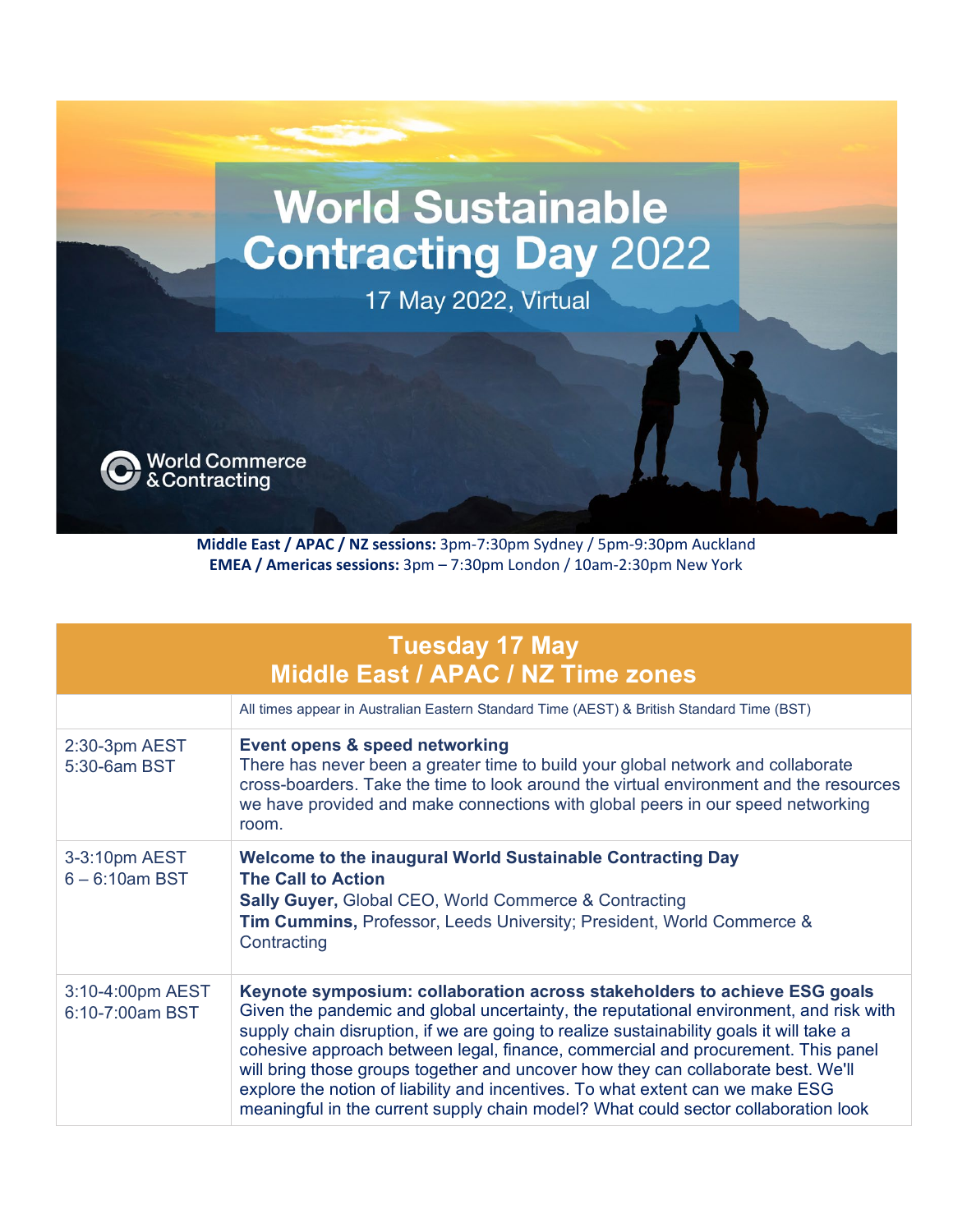|                                                                    | like? What does a good Board look like and what governance processes need to be in<br>place?<br>Moderated by: Sally Guyer, Global CEO, World Commerce & Contracting<br>Paul Gleeson, Global Director of Sustainability, Aurecon<br>David Gillespie, Chief Financial Officer, Jemena<br>Laurence Pidcock, General Manager, Government Procurement. Ministry of Business,<br>Innovation and Employment (MBIE) - NZ Government                                                                                                                                                                                                                                                                                                                                                                                                                                                                           |                                                                                                                                                                                                                                 |                                                                                                                                                                                                                                                                |  |
|--------------------------------------------------------------------|-------------------------------------------------------------------------------------------------------------------------------------------------------------------------------------------------------------------------------------------------------------------------------------------------------------------------------------------------------------------------------------------------------------------------------------------------------------------------------------------------------------------------------------------------------------------------------------------------------------------------------------------------------------------------------------------------------------------------------------------------------------------------------------------------------------------------------------------------------------------------------------------------------|---------------------------------------------------------------------------------------------------------------------------------------------------------------------------------------------------------------------------------|----------------------------------------------------------------------------------------------------------------------------------------------------------------------------------------------------------------------------------------------------------------|--|
| 4:00-4:20pm AEST<br>7:00-7:20am BST                                | Keynote address: will ESG be the great deal breaker in negotiations?<br>Environmental, Social and Governance priorities are gaining momentum fast. We see<br>increasing impact on deal discussions and contracts, with some parties willing to walk<br>away if ESG priorities don't align. Award winning negotiation expert Keld Jensen will pose<br>the question, how can you strengthen your organization's ESG standing through contract<br>negotiations? How do you negotiate or renegotiate for ESG? How do you deal with<br>pushbacks from the counterparty? And if the counterparty has an allergic reaction to an<br>ESG focused clause, should you walk away?<br>Keld Jensen, Senior Negotiation Advisor, Professor, Award Winning Author                                                                                                                                                    |                                                                                                                                                                                                                                 |                                                                                                                                                                                                                                                                |  |
| 4:20-4:40pm AEST<br>7:20-7:40am BST                                | Keynote in-conversation: every four seconds, another person enters a modern<br>slavery situation somewhere in the world<br>Sylvia Yu Friedman is a filmmaker, philanthropy adviser, journalist and anti-slavery<br>campaigner. She is best known for her work on Japanese military sex slavery before<br>and during World War II. In this important conversation Sylvia will be joined by Matthew<br>Friedman a leading global expert on slavery and former United Nations director and<br>U.S. diplomat. Together they will help bring the stories of the survivors of human<br>trafficking to life providing important context for ESG objectives and goals in the<br>business world.<br>Sylvia Yu Friedman, Author of "A Long Road to Justice: Stories From the Frontlines in<br>Asia"<br>Matt Friedman, CEO, The Mekong Club<br>Chaired by: Sally Guyer, Global CEO, World Commerce & Contracting |                                                                                                                                                                                                                                 |                                                                                                                                                                                                                                                                |  |
| $4:40 - 4:55$ pm<br><b>AEST</b><br>$7:40am - 7:55pm$<br><b>BST</b> | Grab a coffee and graze<br>$(15 \text{ min break})$                                                                                                                                                                                                                                                                                                                                                                                                                                                                                                                                                                                                                                                                                                                                                                                                                                                   |                                                                                                                                                                                                                                 |                                                                                                                                                                                                                                                                |  |
|                                                                    | <b>MODERN SLAVERY</b><br><b>CONTRACT DESIGN</b><br><b>CLIMATE CHANGE</b>                                                                                                                                                                                                                                                                                                                                                                                                                                                                                                                                                                                                                                                                                                                                                                                                                              |                                                                                                                                                                                                                                 |                                                                                                                                                                                                                                                                |  |
| 4:55-5:25pm AEST<br>7:55-8:25am BST                                | How to create and<br>implement effective<br>anti-slavery strategies<br>into the contracting<br>lifecycle<br>Every four seconds,<br>another person enters<br>a modern slavery<br>situation somewhere in                                                                                                                                                                                                                                                                                                                                                                                                                                                                                                                                                                                                                                                                                                | <b>Better contracts, better</b><br>business, better society -<br>how design and<br>simplification create<br>empowering contracts<br>We know that "contracts are<br>essential to the functioning of<br>modern societies" however | <b>Bringing climate change</b><br>clauses to life -<br>practicalities and pitfalls<br>Jenni Ramos, Head of<br><b>Content Development, The</b><br><b>Chancery Lane Project</b><br><b>Humzah Khan, Project</b><br>Associate, The Chancery<br><b>Lane Project</b> |  |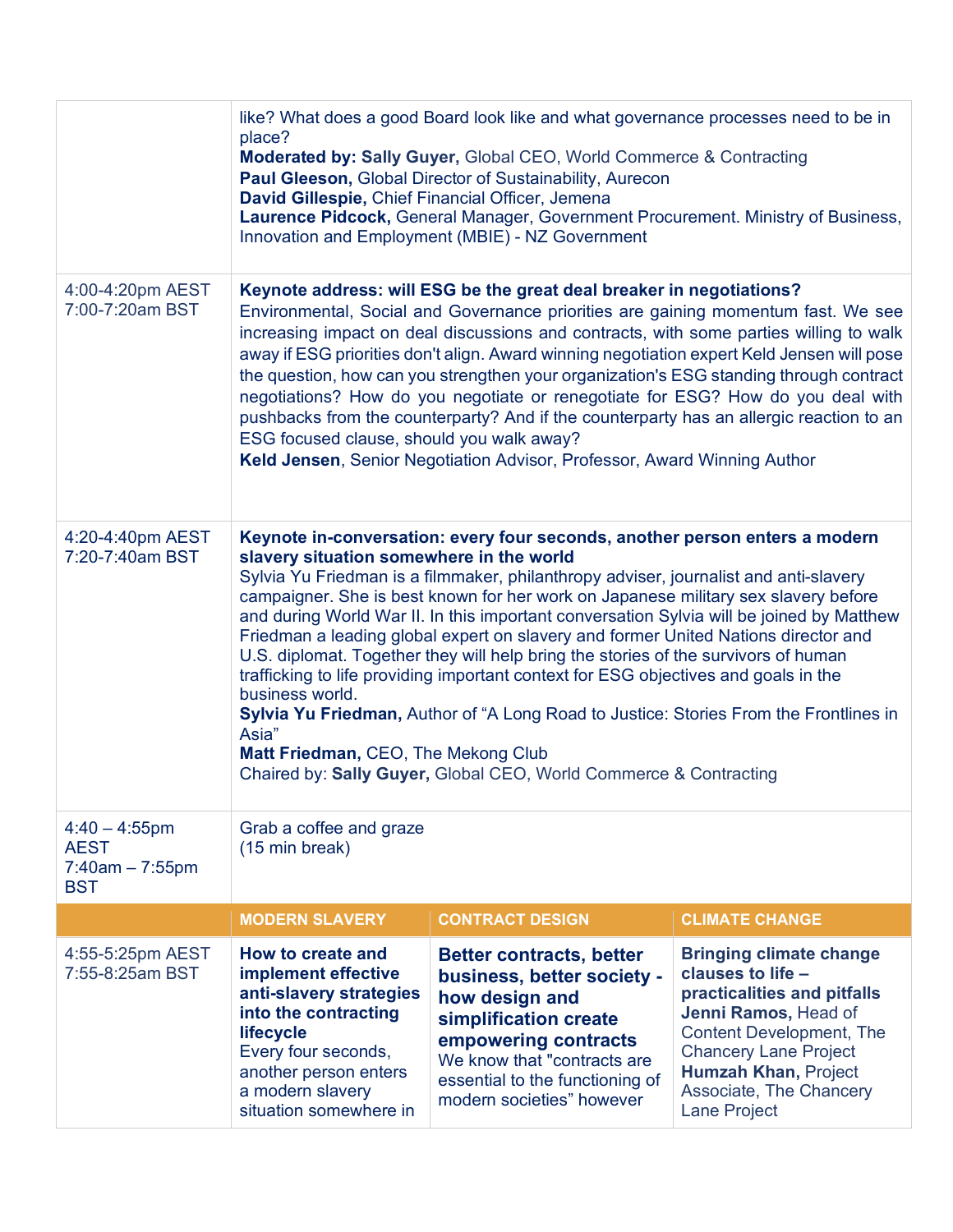| 5:25-5:30pm AEST                    | the world. It is<br>estimated that there are<br>over 40 million people<br>in modern-day slavery<br>$today$ – more than any<br>other time in history. To<br>make sense of this<br>important issue and its<br>relevance to today's<br>business community,<br>Matt Friedman will offer<br>an update on this topic<br>by exploring the<br>following: the changing<br>modern slavery<br>paradigm; a summary<br>of global trends and<br>patterns; an update on<br>emerging legislation<br>and ESG; a description<br>of the relationship<br>between human<br>trafficking and<br>contracting business<br>risk; and a description<br>of tangible, practical<br>tools and approaches<br>used by corporations<br>throughout the world to<br>help identify and<br>address this potential<br>problem.<br>Matt Friedman, CEO,<br><b>The Mekong Club</b><br><b>Switch over</b> | they are often dense,<br>complex and hard to read<br>documents, often<br>inaccessible to many. Learn<br>from a selection of world<br>leading pioneers in contract<br>design and simplification who<br>will show you how contracts<br>can be designed for<br>inclusion, wellbeing,<br>sustainability and access to<br>justice, creating long-term<br>value that goes beyond<br>economic benefit.<br>Stefania Passera, Contract<br>Design & Visualisation<br><b>Consultant</b><br>Robert de Rooy, Founder,<br><b>Creative Contracts</b><br>Verity White, Founder &<br><b>Chief Contract Enthusiast,</b><br><b>Checklist Legal</b><br><b>Kanan Dhru, Justice</b><br>Innovation Advisor, HiiL  <br><b>User-friendly Justice</b> |                                                                                                                                                                                                                                        |
|-------------------------------------|-----------------------------------------------------------------------------------------------------------------------------------------------------------------------------------------------------------------------------------------------------------------------------------------------------------------------------------------------------------------------------------------------------------------------------------------------------------------------------------------------------------------------------------------------------------------------------------------------------------------------------------------------------------------------------------------------------------------------------------------------------------------------------------------------------------------------------------------------------------------|-----------------------------------------------------------------------------------------------------------------------------------------------------------------------------------------------------------------------------------------------------------------------------------------------------------------------------------------------------------------------------------------------------------------------------------------------------------------------------------------------------------------------------------------------------------------------------------------------------------------------------------------------------------------------------------------------------------------------------|----------------------------------------------------------------------------------------------------------------------------------------------------------------------------------------------------------------------------------------|
| 8:25-8:30am BST                     |                                                                                                                                                                                                                                                                                                                                                                                                                                                                                                                                                                                                                                                                                                                                                                                                                                                                 |                                                                                                                                                                                                                                                                                                                                                                                                                                                                                                                                                                                                                                                                                                                             |                                                                                                                                                                                                                                        |
|                                     | <b>GREEN FINANCING</b>                                                                                                                                                                                                                                                                                                                                                                                                                                                                                                                                                                                                                                                                                                                                                                                                                                          | <b>CIRCULAR PROCURMENT</b>                                                                                                                                                                                                                                                                                                                                                                                                                                                                                                                                                                                                                                                                                                  | <b>DEI</b>                                                                                                                                                                                                                             |
| 5:30-6:00pm AEST<br>8:30-9:00am BST | <b>Case study: how</b><br>Jemena have used a<br><b>Green Financing</b><br>framework to deliver<br>positive<br>environmental<br>outcomes?<br><b>Luis Castillo-</b><br>Melendez, GM<br>Corporate Finance,                                                                                                                                                                                                                                                                                                                                                                                                                                                                                                                                                                                                                                                         | How to harness the power<br>of procurement to create<br>sustainable supply chains<br>Does your organisation have<br>Net Zero targets? Are you<br>reporting annually against<br>TCFD, GRI or CDP? Are you<br>required by law to make<br>annual public statements<br>about human rights and                                                                                                                                                                                                                                                                                                                                                                                                                                   | Panel discussion: how can<br>diversity, equity and<br>inclusion strengthen<br>wellbeing in the workplace<br><b>Penny Rush, Diversity &amp;</b><br><b>Inclusion Manager at</b><br>Aurecon<br>Georgina Camp, Co-<br>Founder & CEO, Huber |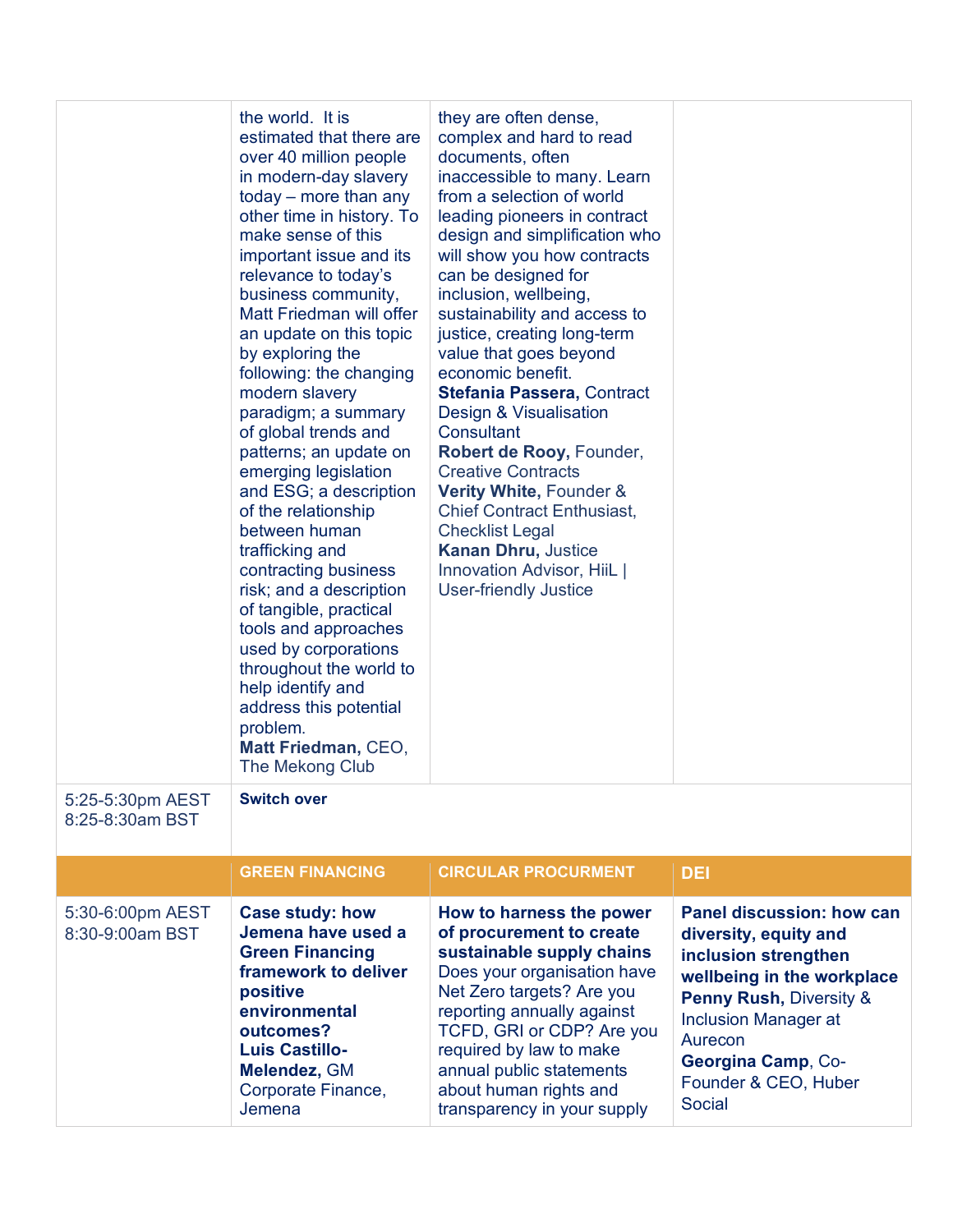|                                     |                                                                                                                                                                                                                                                                                                                                                                                                                                                                                                                                                                                                                                                | chain? Or is your<br>organisation looking to<br>participate in the circular<br>economy? All roads, and<br>indeed, all sustainability<br>targets, lead to procurement<br>and supply chain. If you<br>would like to know how can<br>we better harness the power<br>of procurement to deliver<br>impactful sustainability<br>outcomes, goals and targets,<br>this is the session for you.<br>Tanya Harris, Head of<br><b>Sustainable &amp; Ethical</b><br>Procurement, Edge                                                                                                                                                                                                                                                                                                        |                                                                       |
|-------------------------------------|------------------------------------------------------------------------------------------------------------------------------------------------------------------------------------------------------------------------------------------------------------------------------------------------------------------------------------------------------------------------------------------------------------------------------------------------------------------------------------------------------------------------------------------------------------------------------------------------------------------------------------------------|---------------------------------------------------------------------------------------------------------------------------------------------------------------------------------------------------------------------------------------------------------------------------------------------------------------------------------------------------------------------------------------------------------------------------------------------------------------------------------------------------------------------------------------------------------------------------------------------------------------------------------------------------------------------------------------------------------------------------------------------------------------------------------|-----------------------------------------------------------------------|
| 6:00-6:05pm AEST<br>9:00-9:05am BST | <b>Switch over</b>                                                                                                                                                                                                                                                                                                                                                                                                                                                                                                                                                                                                                             |                                                                                                                                                                                                                                                                                                                                                                                                                                                                                                                                                                                                                                                                                                                                                                                 |                                                                       |
|                                     | <b>INFRASTRUCTURE</b>                                                                                                                                                                                                                                                                                                                                                                                                                                                                                                                                                                                                                          | <b>SOCIAL VALUE</b>                                                                                                                                                                                                                                                                                                                                                                                                                                                                                                                                                                                                                                                                                                                                                             | <b>REGULATION</b>                                                     |
| 6:05-6:35pm AEST<br>9:05-9:35am BST | <b>Panel discussion:</b><br>technology and<br>leadership to achieve<br>sustainable<br>infrastructure goals<br>As an industry which<br>operates with very tight<br>margins, and no<br>mandated Sustainable<br><b>Development Goals</b><br>(SDGs), a focus on<br>cost-driven tendering<br>can hamper the<br>adoption of<br>environmentally<br>focused goals, noting<br>they often require extra<br>financing, time and<br>resources. In essence,<br>it comes down to<br>technology and<br>leadership in order to<br>outline and create<br>industry-specific SDGs.<br><b>Moderated by: Paul</b><br><b>Rigo, Executive</b><br>Director, stragility | In conversation:<br>incorporation of social<br>value into contracts is a<br>train that is leaving very<br>soon and you better be on<br>it!<br>This session will look at what<br>is social value and why it's<br>important with an overview of<br>the historical context and<br>recent developments/trends,<br>both in the measurement of<br>social value and in its<br>incorporation into the<br>contracting process. You will<br>hear some real-life examples<br>of how it is being done and<br>gain practical advice on how<br>to go about it and to cut<br>through the confusion and<br>complexity that tends to<br>surround the topic of social<br>value.<br><b>Moderated by: Matt</b><br>Friedman, CEO, The<br><b>Mekong Club</b><br><b>Brett Nan Tie, Chief Integrity</b> | <b>Overview of latest</b><br>regulations in regional<br>jurisdictions |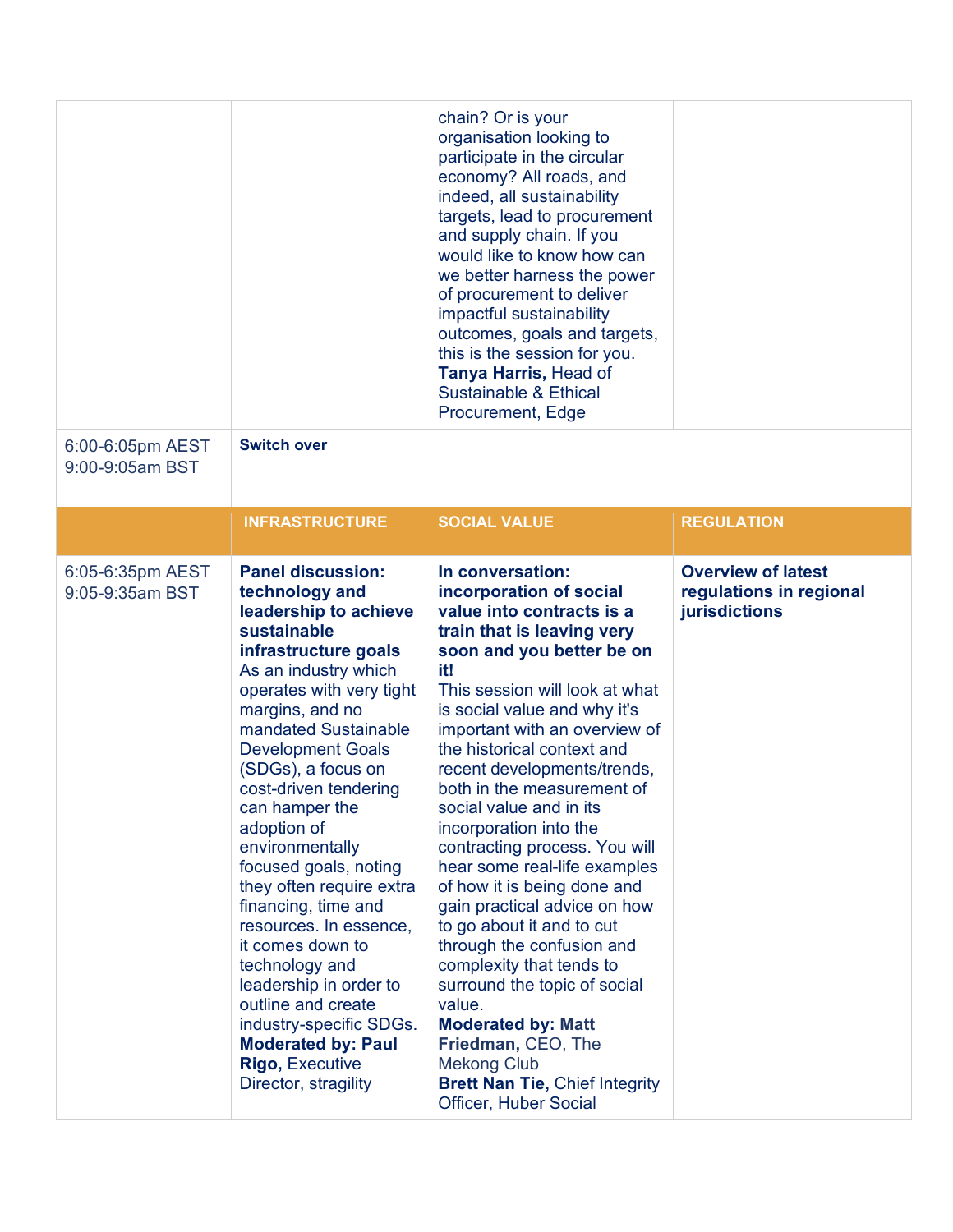|                                     | Jon Davies, Chief<br>Executive Officer,<br><b>Australian Constructors</b><br>Association<br>Lars Boe Riber,<br>Manager, Legal &<br><b>Contract Management,</b><br><b>Ramboll Management</b><br>Consulting<br><b>Deanne Hawkswood,</b><br><b>Chief Procurement</b><br><b>Officer Department of</b><br><b>Transport &amp; Main</b><br>Roads, Queensland<br>Government<br><b>Craig Robertson,</b><br><b>Regional President,</b><br><b>Hexagon Geosystems</b><br><b>Hugh Hofmeister</b><br><b>Executive Advancement</b><br>Director, Global<br><b>Construction, Bentley</b> | <b>Sally Caughey, Head of</b><br>Digital Inclusion, Capgemini                                                                                                                                                                                                                                                                                                                                                                                                                                                                                                                                                                                                                                                                                                                                                                                                                                                                                                                                                                                                       |  |
|-------------------------------------|-------------------------------------------------------------------------------------------------------------------------------------------------------------------------------------------------------------------------------------------------------------------------------------------------------------------------------------------------------------------------------------------------------------------------------------------------------------------------------------------------------------------------------------------------------------------------|---------------------------------------------------------------------------------------------------------------------------------------------------------------------------------------------------------------------------------------------------------------------------------------------------------------------------------------------------------------------------------------------------------------------------------------------------------------------------------------------------------------------------------------------------------------------------------------------------------------------------------------------------------------------------------------------------------------------------------------------------------------------------------------------------------------------------------------------------------------------------------------------------------------------------------------------------------------------------------------------------------------------------------------------------------------------|--|
| 6:35-6:40pm AEST<br>9:35-9:40am BST | <b>Switch over</b>                                                                                                                                                                                                                                                                                                                                                                                                                                                                                                                                                      |                                                                                                                                                                                                                                                                                                                                                                                                                                                                                                                                                                                                                                                                                                                                                                                                                                                                                                                                                                                                                                                                     |  |
| 6:40-7:10pmAEST<br>9:40-10:10am BST | are women being pigeonholed in sustainability?<br>Tania Seary, Founder, Procurious<br>Mattie Yeta, Chief Sustainability Officer, CGI<br><b>Europacific Partners</b><br>& Contracting                                                                                                                                                                                                                                                                                                                                                                                    | Keynote panel discussion: the state of women's leadership in sustainability<br>Over the last few years we have seen the role of the CSO gain prominence emerging<br>as what has been referred to as the "chief sense-maker" in the organization. Research<br>conducted by GreenBiz in 2021 revealed that women went from holding 28% of the<br>CSO positions in 2011 to 54% in 2021. Outside of sustainability, women in business<br>have not advanced as quickly. In the C-suite, men still far outnumber women.<br>According to a Morningstar report looking at data from 2019, women hold only 12.2% of<br>named executive officer roles at companies. So what is driving that trend and why are<br>women advancing more quickly in sustainability? What will be the future pathways of<br>this role? Is this trend going to create a pathway for female leadership in business? Or<br>Sarah Cook, Chief Sustainability Officer & Chief Procurement Officer, Coca-Cola<br><b>Chaired by: Tim Cummins, Professor, Leeds University; President, World Commerce</b> |  |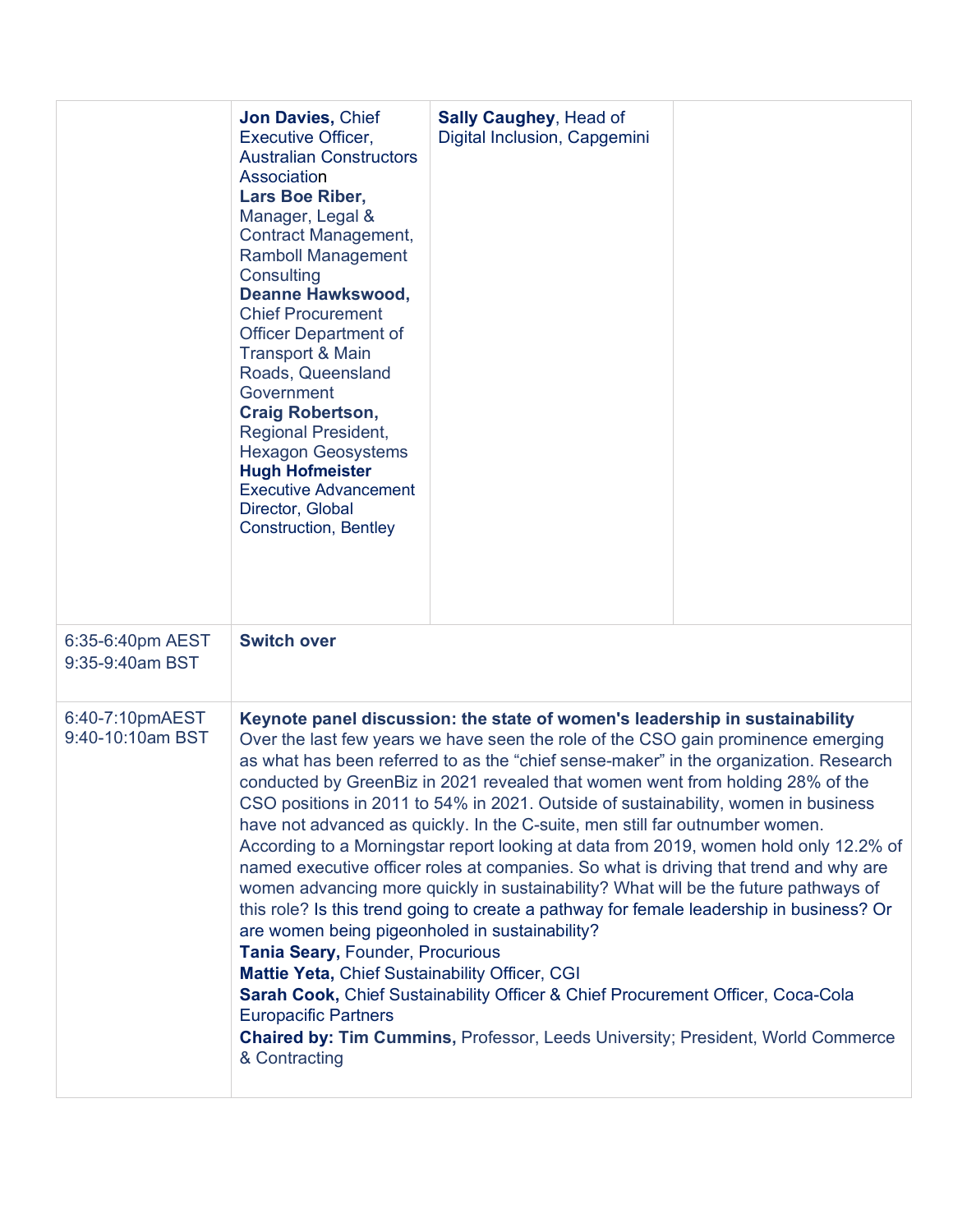| 7:10-7:30pm AEST<br>10:10-10:30am BST | In-conversation & closing remarks<br>Bridging the gap between good business and resilient communities<br>Lizzy is a leader in the multicultural sector and adviser on refugee experience and<br>community engagement, passionate about the advancement and advocacy of issues to<br>build better, more inclusive communities. Her passion is helping other refugees<br>overcome enormous challenges to build a great life in Australia and contribute to<br>communities. Lizzy will share her own refugee story of fleeing war-torn South Sudan<br>with her grandma and three young brothers, only to be stuck in Egypt for four years<br>before arriving in Melbourne in 2005.<br>Lizzy Kuoth, Leader, Adviser, Multicultural, Refugee Experience, Inclusion,<br><b>Community &amp; Youth Engagement</b><br>Chaired by: Tim Cummins, Professor, Leeds University; President, World Commerce<br>& Contracting and Sally Guyer, Global CEO, World Commerce & Contracting |
|---------------------------------------|-------------------------------------------------------------------------------------------------------------------------------------------------------------------------------------------------------------------------------------------------------------------------------------------------------------------------------------------------------------------------------------------------------------------------------------------------------------------------------------------------------------------------------------------------------------------------------------------------------------------------------------------------------------------------------------------------------------------------------------------------------------------------------------------------------------------------------------------------------------------------------------------------------------------------------------------------------------------------|
|                                       | If you are keen to watch what the rest of the world is saying about sustainable<br>contracting you can watch our EMEA/Americas sessions on demand                                                                                                                                                                                                                                                                                                                                                                                                                                                                                                                                                                                                                                                                                                                                                                                                                       |

|                                        | <b>Tuesday 17 May</b><br><b>EMEA/Americas Time zones</b>                                                                                                                                                                                                                                                                                                                                                                                                       |
|----------------------------------------|----------------------------------------------------------------------------------------------------------------------------------------------------------------------------------------------------------------------------------------------------------------------------------------------------------------------------------------------------------------------------------------------------------------------------------------------------------------|
|                                        | All times appear in British Standard Time (BST) & Eastern Daylight Time (EDT)                                                                                                                                                                                                                                                                                                                                                                                  |
| 2:30-3pm BST<br>9:30-10am EDT          | Event opens & speed networking<br>There has never been a greater time to build your global network and collaborate<br>cross-boarders. Take the time to look around the virtual environment and the<br>resources we have provided and make connections with global peers in our speed<br>networking room.                                                                                                                                                       |
| 3-3:10pm BST<br>10-10:10am EDT         | Welcome to the inaugural World Sustainable Contracting Day<br><b>The Call to Action</b><br>Sally Guyer, Global CEO, World Commerce & Contracting &<br>Tim Cummins, Professor, Leeds University; President, World Commerce &<br><b>Contracting</b>                                                                                                                                                                                                              |
| 3:10-3:25pm BST<br>10:10-10:25am EDT   | Keynote address: #DestinationImpact - what role will you play?<br>The time for planning and target-setting has long expired. We enter now an era of<br>action, in which organizations have an opportunity to lead and drive change, working<br>together to reshape business models, standards and contracting processes. Now is<br>the time to think about your role in achieving sustainability goals.<br>Pierre- François Thaler, Co-Founder & CEO, EcoVadis |
| 3:25pm-4:10pm BST<br>10:25-11:10am EDT | Keynote symposium: collaboration across stakeholders to achieve ESG goals<br>Given the pandemic and global uncertainty, the reputational environment, and risk<br>with supply chain disruption, if we are going to realize sustainability goals it will take<br>a cohesive approach between legal, finance, commercial and procurement. This                                                                                                                   |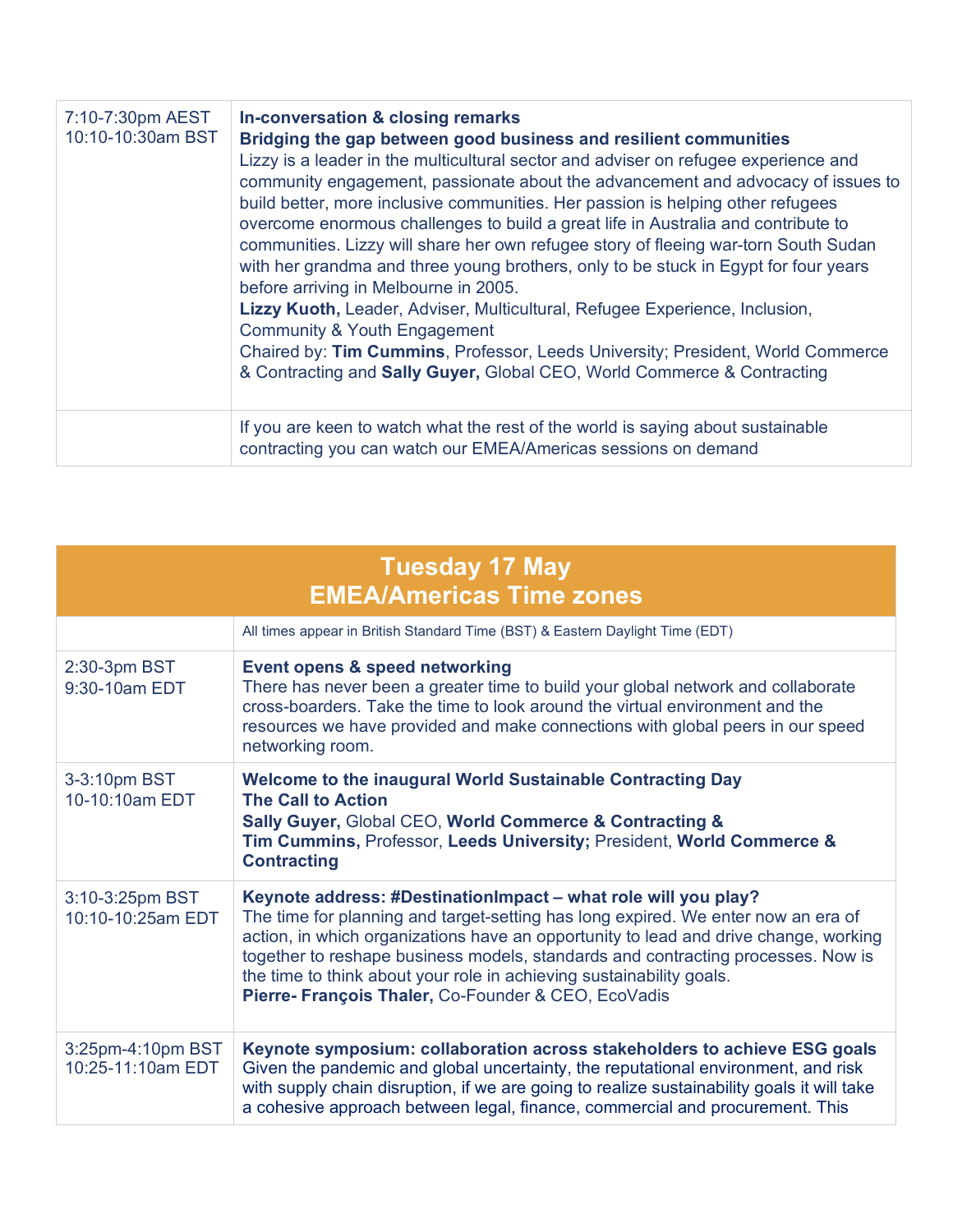|                                        | panel will bring those groups together and uncover how they can collaborate best.<br>We'll explore the notion of liability and incentives. To what extent can we make ESG<br>meaningful in the current supply chain model? What could sector collaboration look<br>like? What does a good Board look like and what governance processes need to be<br>in place?<br>Lola Conde, Corporate Legal Director, Santander<br>Thomas Barothy, Former COO General Counsel, UBS<br>Bjarne Tellmann, General Counsel, GSK Consumer Healthcare<br>Rebecca Marmot, Chief Sustainability Officer, Unilever<br>Chaired by: Sally Guyer, Global CEO, World Commerce & Contracting |                                                                                                                                                                                                                                                                                                                                                                                                                                                                                                                                                                                                                    |                                                                                                                                                                                                                                                                                                                                                                                                                                                                                                                                                                                                                              |
|----------------------------------------|-------------------------------------------------------------------------------------------------------------------------------------------------------------------------------------------------------------------------------------------------------------------------------------------------------------------------------------------------------------------------------------------------------------------------------------------------------------------------------------------------------------------------------------------------------------------------------------------------------------------------------------------------------------------|--------------------------------------------------------------------------------------------------------------------------------------------------------------------------------------------------------------------------------------------------------------------------------------------------------------------------------------------------------------------------------------------------------------------------------------------------------------------------------------------------------------------------------------------------------------------------------------------------------------------|------------------------------------------------------------------------------------------------------------------------------------------------------------------------------------------------------------------------------------------------------------------------------------------------------------------------------------------------------------------------------------------------------------------------------------------------------------------------------------------------------------------------------------------------------------------------------------------------------------------------------|
| 4:10-4:30pm BST<br>11:10-11:30am EDT   | to an ESG focused clause, should you walk away?                                                                                                                                                                                                                                                                                                                                                                                                                                                                                                                                                                                                                   | Keld Jensen, Senior Negotiation Advisor, Professor, Award Winning Author                                                                                                                                                                                                                                                                                                                                                                                                                                                                                                                                           | Keynote address: will ESG be the great deal breaker in contract negotiations?<br>Environmental, Social and Governance priorities are gaining momentum fast. We see<br>increasing impact on deal discussions and contracts, with some parties willing to walk<br>away if ESG priorities don't align. Award winning negotiation expert Keld Jensen will<br>pose the question, how can you strengthen your organization's ESG standing through<br>contract negotiations? How do you negotiate or renegotiate for ESG? How do you deal<br>with pushbacks from the counterparty? And if the counterparty has an allergic reaction |
| 4:30pm-4:45pm BST<br>11:30-11:45am EDT | Grab a coffee and graze<br>(15 min break)                                                                                                                                                                                                                                                                                                                                                                                                                                                                                                                                                                                                                         |                                                                                                                                                                                                                                                                                                                                                                                                                                                                                                                                                                                                                    |                                                                                                                                                                                                                                                                                                                                                                                                                                                                                                                                                                                                                              |
|                                        | <b>CONTRACTING</b>                                                                                                                                                                                                                                                                                                                                                                                                                                                                                                                                                                                                                                                | <b>CLIMATE CHANGE</b>                                                                                                                                                                                                                                                                                                                                                                                                                                                                                                                                                                                              | <b>CONTRACT INNOVATION</b>                                                                                                                                                                                                                                                                                                                                                                                                                                                                                                                                                                                                   |
| 4:50-5:20pm BST<br>11:50-12:20pm EDT   | <b>Panel discussion:</b><br>practical guidance on<br>delivering<br>sustainability through<br>contracts<br>Sustainable contracting<br>requires the paying party<br>to have more control of<br>and visibility into the way<br>that the delivering party<br>operates. After reviewing<br>key practical and<br>regulatory challenges,<br>this session describes<br>contract terms being<br>developed in two<br>disparate spheres:<br>financing and supply<br>chain. We will discuss<br>ways to leverage<br>regulatory and industry<br>standards, managerial<br>contracting, digital<br>transformation and                                                             | A world where every<br>contract enables<br>solutions to climate<br>change<br>There is an emerging<br>narrative that Activism<br>and Activation go hand in<br>hand; few contracting<br>professionals will deny<br>that they activate through<br>contracts. Contracts are<br>the bridge that will help<br>achieve ESG goals.<br>Come hear from a climate<br>justice activist who will<br>bring the stark reality of<br>the climate crisis to life,<br>and a non-profit climate<br>change organisation who<br>will explain why and how<br>you have the practical<br>opportunity to change<br>contracts in your hands. | <b>Contract innovation case</b><br>study: Salesforce<br><b>Sustainability Exhibit</b><br>In 2021 Salesforce added a<br>Sustainability Exhibit to all<br>supplier procurement<br>contracts with a goal of<br>reducing the company's<br>collective carbon footprint.<br>This session will share the<br>exhibit as a blueprint others<br>can adopt, taking a look at<br>the journey and the keys to<br>collaboration with suppliers.<br><b>Louisa McGuirk, Senior</b><br><b>Manager Sustainable</b><br>Procurement, Salesforce<br><b>Ryan Hart, Corporate</b><br><b>Counsel Sustainability,</b><br><b>Salesforce</b>            |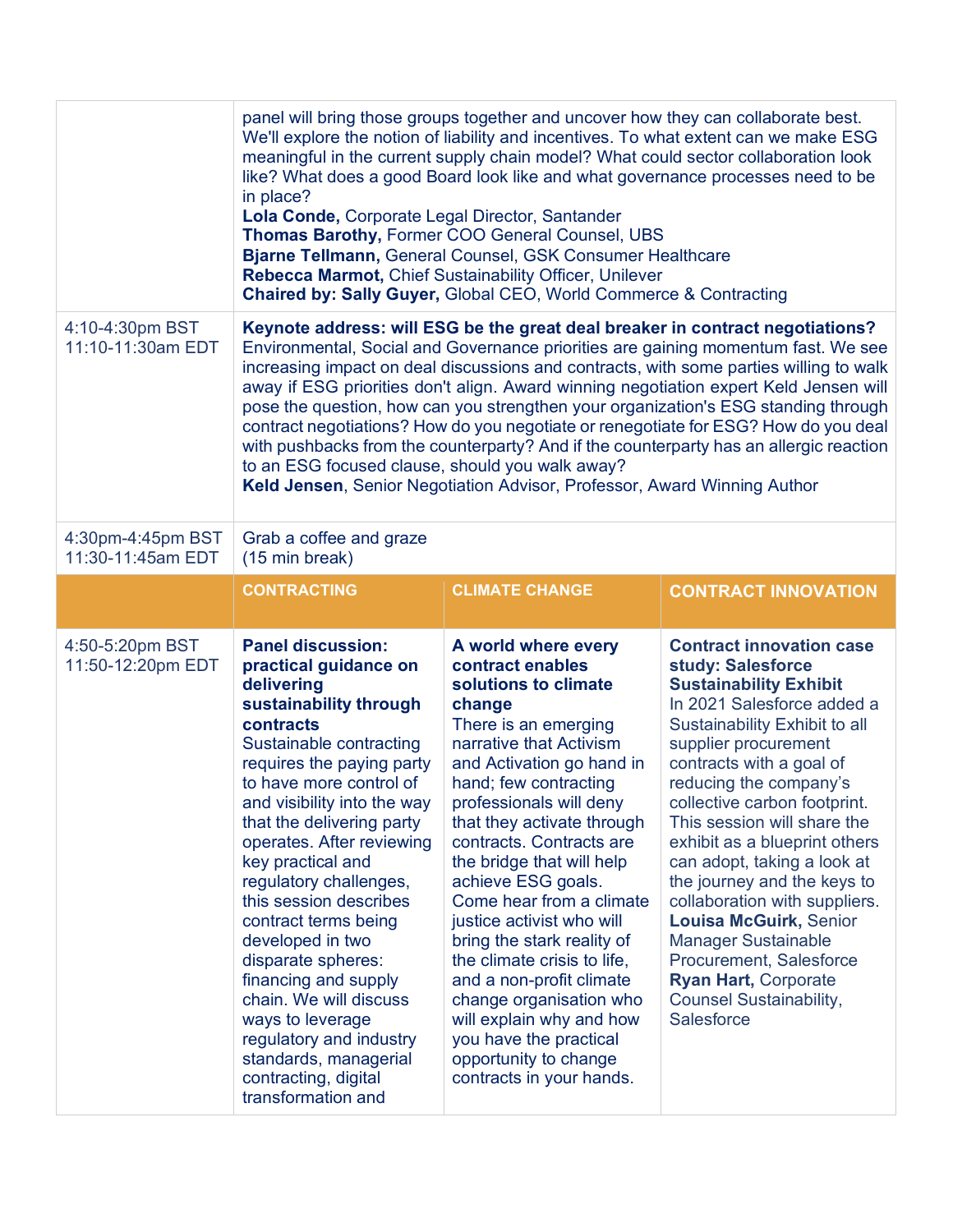|                                      | collaboration to address<br>the inherent complexity<br>of sustainable<br>contracting.<br><b>Moderated by:</b><br><b>Marina Aronchik,</b><br>Partner, Mayer Brown<br><b>James Whitaker,</b><br>Partner, Mayer Brown<br><b>Brad L. Peterson,</b><br>Partner, Mayer Brown                                                                                                                                                                                                                                                                                                                           | Matt Gingell, Chair &<br>Founder, Chancery Lane<br>Project<br><b>Evelyn Acham, Climate</b><br>Justice Activist, Rise Up<br><b>Movement</b>                                                                                                                                                                                                                                                                                                                                                                                                                                                                                                                                                                                                                           |                                                                                                                                                                                                                                                                                                                                                                                                                                                                                                                                                                                                                |
|--------------------------------------|--------------------------------------------------------------------------------------------------------------------------------------------------------------------------------------------------------------------------------------------------------------------------------------------------------------------------------------------------------------------------------------------------------------------------------------------------------------------------------------------------------------------------------------------------------------------------------------------------|----------------------------------------------------------------------------------------------------------------------------------------------------------------------------------------------------------------------------------------------------------------------------------------------------------------------------------------------------------------------------------------------------------------------------------------------------------------------------------------------------------------------------------------------------------------------------------------------------------------------------------------------------------------------------------------------------------------------------------------------------------------------|----------------------------------------------------------------------------------------------------------------------------------------------------------------------------------------------------------------------------------------------------------------------------------------------------------------------------------------------------------------------------------------------------------------------------------------------------------------------------------------------------------------------------------------------------------------------------------------------------------------|
| 5:20-5:25pm BST<br>12:20-12:25pm EDT | <b>Switch-over time</b>                                                                                                                                                                                                                                                                                                                                                                                                                                                                                                                                                                          |                                                                                                                                                                                                                                                                                                                                                                                                                                                                                                                                                                                                                                                                                                                                                                      |                                                                                                                                                                                                                                                                                                                                                                                                                                                                                                                                                                                                                |
|                                      | <b>EU TAXONOMY</b><br><b>REGULATIONS</b>                                                                                                                                                                                                                                                                                                                                                                                                                                                                                                                                                         | <b>PUBLIC SECTOR</b><br><b>PROCUREMENT</b>                                                                                                                                                                                                                                                                                                                                                                                                                                                                                                                                                                                                                                                                                                                           | <b>SECTOR</b><br><b>COLLABORATION</b>                                                                                                                                                                                                                                                                                                                                                                                                                                                                                                                                                                          |
| 5:25-5:50pm BST<br>12:25-12:50pm EDT | In conversation: when<br>a carbon KPI is not<br>enough<br>How can we ensure<br>alignment to the EU<br>taxonomy? What are the<br>necessary mechanisms<br>to indicate how a<br>company's activities<br>substantially contribute<br>to one or more of the six<br>environmental<br>objectives, whilst doing<br>no significant harm to the<br>other objectives, and<br>meeting the minimum<br>social safeguard<br>standards?<br>Linda Berry, EVP Group<br>Head of Commercial &<br><b>Contract Management,</b><br>Capgemini<br><b>Matthew Bradley,</b><br><b>Sustainability Director,</b><br>Capgemini | <b>Sustainable</b><br><b>Procurement Now: Why</b><br>buying green can't wait<br><b>until 2050</b><br>Public procurement has a<br>meaningful role in<br>addressing climate<br>change and helping us<br>achieve the SDGs around<br>sustainability. Products<br>and services acquired<br>through public<br>procurement are<br>associated with the<br>emission of 15% of global<br>greenhouse gases. In this<br>session, we will bring<br>together inspiring<br>reformers who are using<br>contracting data and<br>processes to fight climate<br>injustice and drive<br>sustainable economic<br>development. We will<br>share practical tools and<br>experiences from the US<br>and Latin America to help<br>public buyers drive<br>forward green public<br>procurement. | <b>Competition law and</b><br>sustainability - strength in<br>numbers<br>While businesses say they<br>want to work together with<br>peers to pursue<br>sustainability goals,<br>however, sustainability<br>leaders think competition<br>law is getting in the way and<br>want to see reform. Is<br>coordination possible and<br>what are the ways forward?<br>This session will help you<br>think about the practical<br>questions you need to weigh<br>up when thinking about<br>cooperation, as well as the<br>implementation challenges<br>that can arise.<br>Dr. Arne Ott, Legal Advisor,<br><b>Evonik</b> |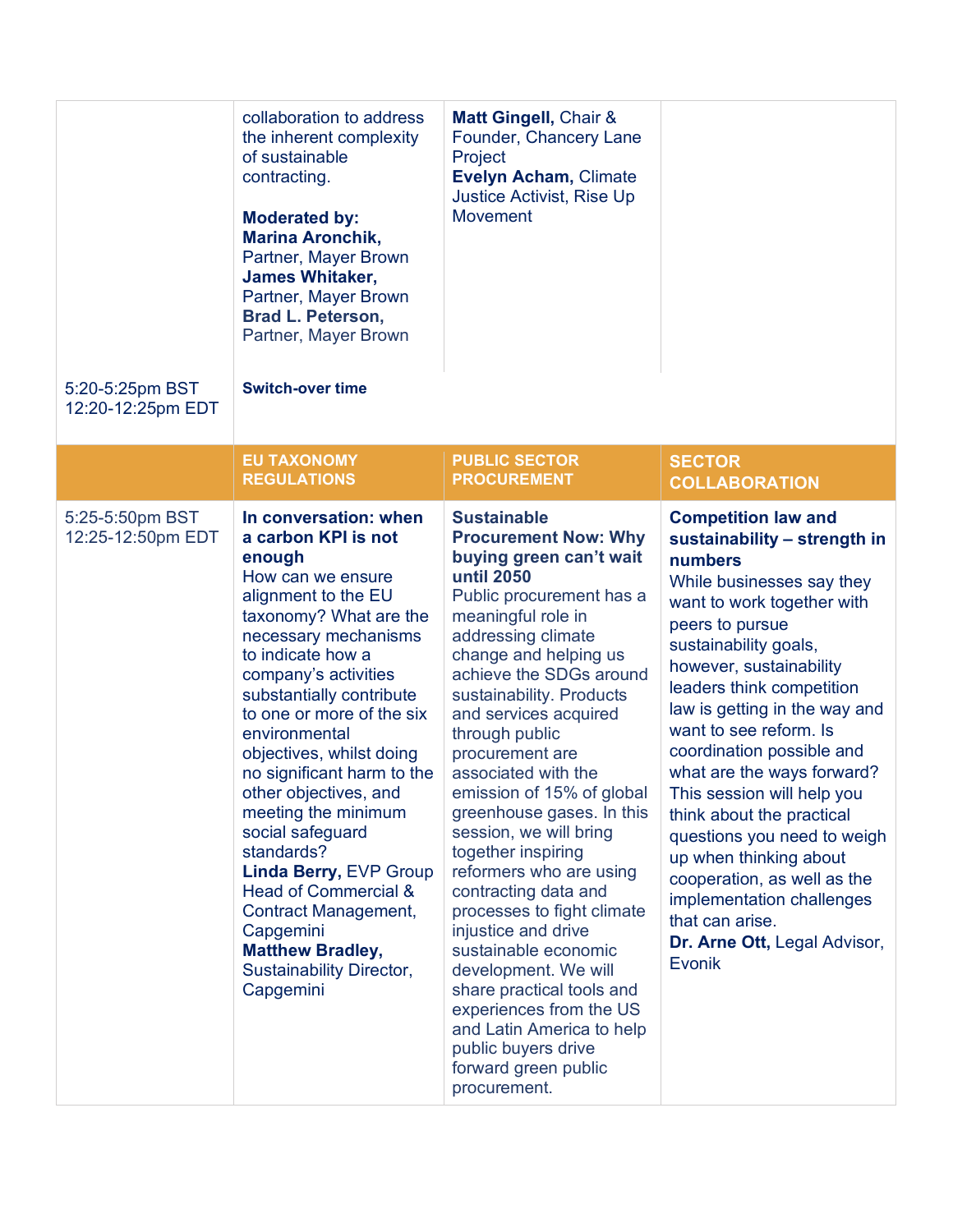|                                      |                                                                                                                                                                                                                                                                                                                                                                                                                                                                            | <b>Moderated by: Carey,</b><br><b>Kluttz, Head of Country</b><br>Programs, Open<br><b>Contracting Partnership</b><br>Leyre Villaizan,<br><b>Transformation Associate,</b><br><b>PUBLIC</b><br>Pablo Seitz, Director of<br>Paraguay's National<br><b>Public Procurement</b><br>Agency (DNCP)                                                                                                                                                                                                                                                               |                                                                                                                                                                                                                                                                 |
|--------------------------------------|----------------------------------------------------------------------------------------------------------------------------------------------------------------------------------------------------------------------------------------------------------------------------------------------------------------------------------------------------------------------------------------------------------------------------------------------------------------------------|-----------------------------------------------------------------------------------------------------------------------------------------------------------------------------------------------------------------------------------------------------------------------------------------------------------------------------------------------------------------------------------------------------------------------------------------------------------------------------------------------------------------------------------------------------------|-----------------------------------------------------------------------------------------------------------------------------------------------------------------------------------------------------------------------------------------------------------------|
| 5:50-5:55pm BST<br>12:50-12:55pm EDT | <b>Switch-over time</b>                                                                                                                                                                                                                                                                                                                                                                                                                                                    |                                                                                                                                                                                                                                                                                                                                                                                                                                                                                                                                                           |                                                                                                                                                                                                                                                                 |
|                                      | <b>SOCIAL VALUE</b>                                                                                                                                                                                                                                                                                                                                                                                                                                                        | <b>PROCUREMENT</b>                                                                                                                                                                                                                                                                                                                                                                                                                                                                                                                                        | <b>REGULATION</b>                                                                                                                                                                                                                                               |
| 5:55-6:20pm BST<br>12:55-1:20pm EDT  | <b>Panel discussion: how</b><br>to employ social value<br>programs and<br>contractual<br>frameworks to the<br>benefit of customers,<br>suppliers, communities<br>and shareholders<br><b>Victoria Cope,</b><br><b>Commercial &amp; Category</b><br>Director, UK Health<br><b>Security Agency</b><br><b>Sally Caughey, Head of</b><br>Digital Inclusion,<br>Capgemini<br><b>Moderated by: David,</b><br><b>Shields, Non-Executive</b><br>Director, Social Value<br><b>UK</b> | <b>Positive Impact</b><br><b>Contracting - how are</b><br>organizations changing<br>their procurement<br>practices to drive more<br>sustainable results?<br><b>Gordon Brockington,</b><br><b>Managing Director</b><br><b>Managing Director Justice</b><br>& Government Chief<br><b>Commercial Officer, G4S</b><br>Sarah Farrow, Head of<br>Learning and<br>Development, Rolls-<br>Royce<br><b>Liam Hamilton, Director</b><br>of Procurement, Rolls-<br>Royce<br><b>Moderated by: Jacqui</b><br><b>Archer, Founder, Positive</b><br><b>Impact Commerce</b> | <b>Overview of latest</b><br>regulations in global<br>jurisdictions<br>Bettina Grabmayr, Head of<br>Methodology & Institutional<br>Relations, EcoVadis<br><b>Maria Pia Sacco, Senior</b><br>Legal Advisor, Impact &<br>Sustainability, RP Legal &<br><b>Tax</b> |
| 6:20-6:25pm BST<br>1:20-1:25pm EDT   | <b>Switch-over time</b>                                                                                                                                                                                                                                                                                                                                                                                                                                                    |                                                                                                                                                                                                                                                                                                                                                                                                                                                                                                                                                           |                                                                                                                                                                                                                                                                 |
|                                      | <b>MODEL CLAUSES</b>                                                                                                                                                                                                                                                                                                                                                                                                                                                       | <b>SUPPLIER DEI</b>                                                                                                                                                                                                                                                                                                                                                                                                                                                                                                                                       | <b>CRISIS MANAGEMENT</b>                                                                                                                                                                                                                                        |
| 6:25-6:55pm BST<br>1:25-1:55pm EDT   | <b>Panel discussion:</b><br>model contract clauses<br>to protect workers in<br>international supply<br>chains                                                                                                                                                                                                                                                                                                                                                              | <b>Panel discussion: what</b><br>does it take to expand a<br>supplier diversity,<br>equity & inclusion<br>program globally                                                                                                                                                                                                                                                                                                                                                                                                                                | <b>Navigating the ESG</b><br><b>Procurement Minefield: A</b><br><b>Crisis-Management</b><br><b>Simulation</b><br>When it comes to ESG<br>Procurement, good                                                                                                      |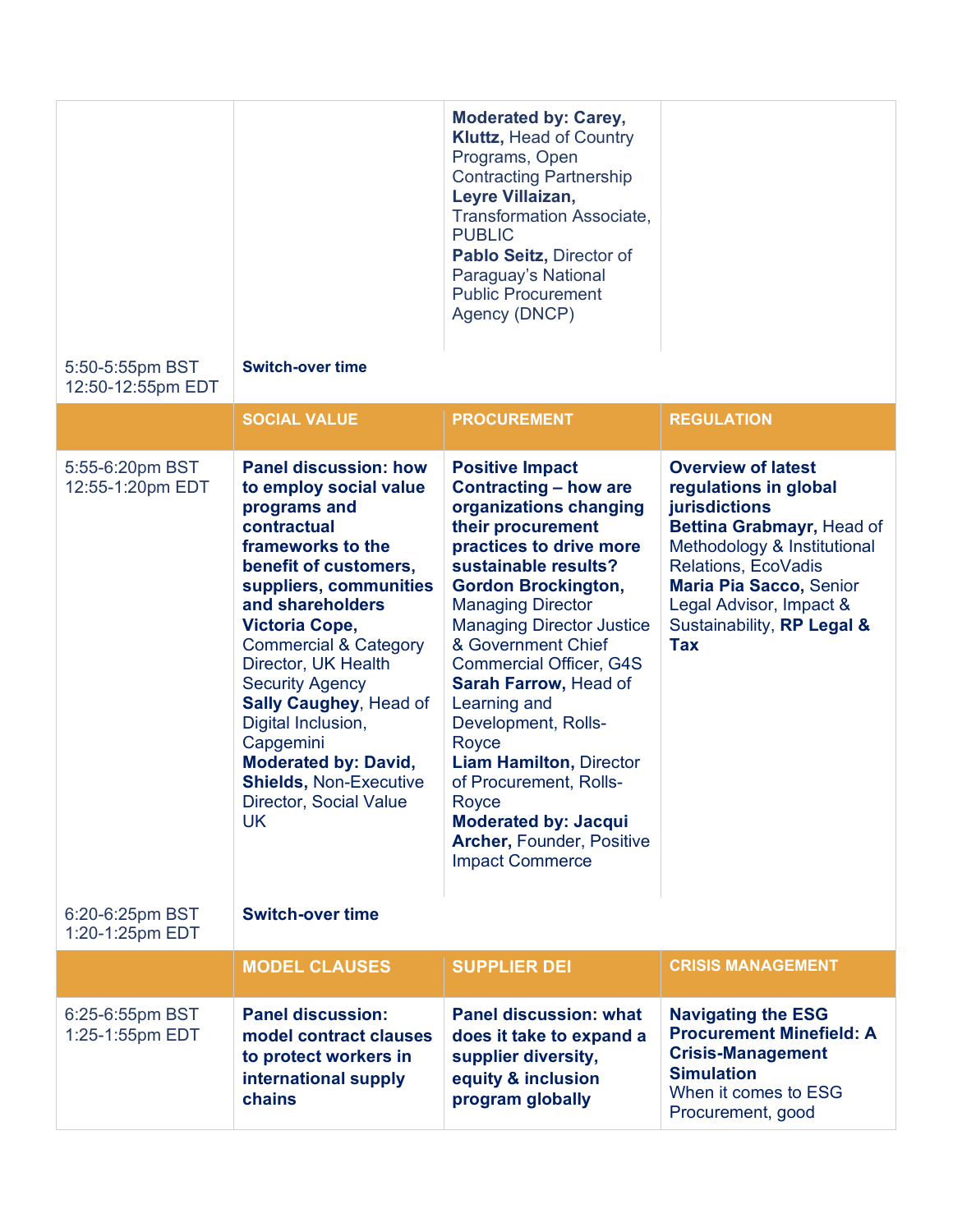|                              | David V. Snyder,<br><b>Professor of Law</b><br>Director, Business Law<br>Program<br><b>American University</b><br>Sarah Dadush,<br>Professor of Law at<br><b>Rutgers Law School</b><br><b>Olivia Windham</b><br><b>Stewart, Independent</b><br><b>Business and Human</b><br><b>Rights Specialist</b>                                                                                                                                                                                                                                                                                                                                                                                                                                                                                                                                                                                                                                                                                                                                                                                                                                                                                       | <b>Moderated by: Simon</b><br>Geale, EVP & Chief<br>Procurement Officer,<br>Proxima<br>Lisa Spice,<br>Director, Global Strategic<br>Sourcing & Supplier<br>Inclusion, Levi Strauss &<br>Co.<br>Anna Hakobayan, Global<br>Sustainability, Supplier<br><b>Diversity &amp; Government</b><br>Compliance Lead,<br>AstraZeneca<br><b>Madison Gunter, Senior</b><br><b>Director of Supplier</b><br><b>Diversity and Sustainable</b><br>Procurement Programs,<br>Salesforce | intentions aren't good<br>enough. Competitors,<br>advocacy groups, and the<br>media profit from making<br>you look bad. How can you<br>navigate this minefield?<br>How should the various<br>parts of your organization -<br>Procurement,<br>PR/Governmental Affairs,<br>Compliance – work together<br>so your company not only<br>survives but thrives? A<br>crisis-management<br>simulation invites you to<br>help select sustainable<br>vendors, then work with<br>panelists to steer through<br><b>ESG challenges.</b><br><b>Moderated by:</b><br><b>Robert Zafft, Forbes</b><br>Contributor, and Author of<br>The Right Way to Win:<br><b>Making Business Ethics</b><br>Work in the Real World<br>Aleksandra Schellenberg,<br><b>Global Head Legal</b><br>Sustainable Finance, UBS |
|------------------------------|--------------------------------------------------------------------------------------------------------------------------------------------------------------------------------------------------------------------------------------------------------------------------------------------------------------------------------------------------------------------------------------------------------------------------------------------------------------------------------------------------------------------------------------------------------------------------------------------------------------------------------------------------------------------------------------------------------------------------------------------------------------------------------------------------------------------------------------------------------------------------------------------------------------------------------------------------------------------------------------------------------------------------------------------------------------------------------------------------------------------------------------------------------------------------------------------|----------------------------------------------------------------------------------------------------------------------------------------------------------------------------------------------------------------------------------------------------------------------------------------------------------------------------------------------------------------------------------------------------------------------------------------------------------------------|-----------------------------------------------------------------------------------------------------------------------------------------------------------------------------------------------------------------------------------------------------------------------------------------------------------------------------------------------------------------------------------------------------------------------------------------------------------------------------------------------------------------------------------------------------------------------------------------------------------------------------------------------------------------------------------------------------------------------------------------------------------------------------------------|
| 6:55-7pm BST<br>1:55-2pm EDT | <b>Switch over (5 mins)</b>                                                                                                                                                                                                                                                                                                                                                                                                                                                                                                                                                                                                                                                                                                                                                                                                                                                                                                                                                                                                                                                                                                                                                                |                                                                                                                                                                                                                                                                                                                                                                                                                                                                      |                                                                                                                                                                                                                                                                                                                                                                                                                                                                                                                                                                                                                                                                                                                                                                                         |
| 7-7:30pm BST<br>2-2:30pm EDT | Keynote in-conversation & closing remarks: turning bold ambition into action<br>"Technical invention is not enough; it's commercial innovation that secures our<br>future" Too often when we say 'innovation' we think of exciting new products and<br>technologies. While these inventions may be key to progress, history shows that it is<br>in fact commercial creativity that's the critical difference between failure and success.<br>Hear our expert panel discuss the characteristics, behaviors and inspiration that are<br>needed from CCM practitioners as we escape the shackles of 'preventism' and<br>contribute to building a better future.<br>Chaired by Sally Guyer, Global CEO, World Commerce & Contracting<br>Lea Gimenez, Former Minister of Finance Paraguay<br>Mark A. Cohen, Executive Chairman, Digital Legal Exchange<br>Jose Arrieta, Founder, imagineeer; Former Chief Information Officer and Chief Data<br>Officer, US Department of Health & Human Services (HHS)<br>Raluca Radu, General Counsel, Fairphone; Co-Founder, Legal Innovation for<br><b>Sustainable Investments</b><br>Tim Cummins, Professor, Leeds University; President, World Commerce & |                                                                                                                                                                                                                                                                                                                                                                                                                                                                      |                                                                                                                                                                                                                                                                                                                                                                                                                                                                                                                                                                                                                                                                                                                                                                                         |